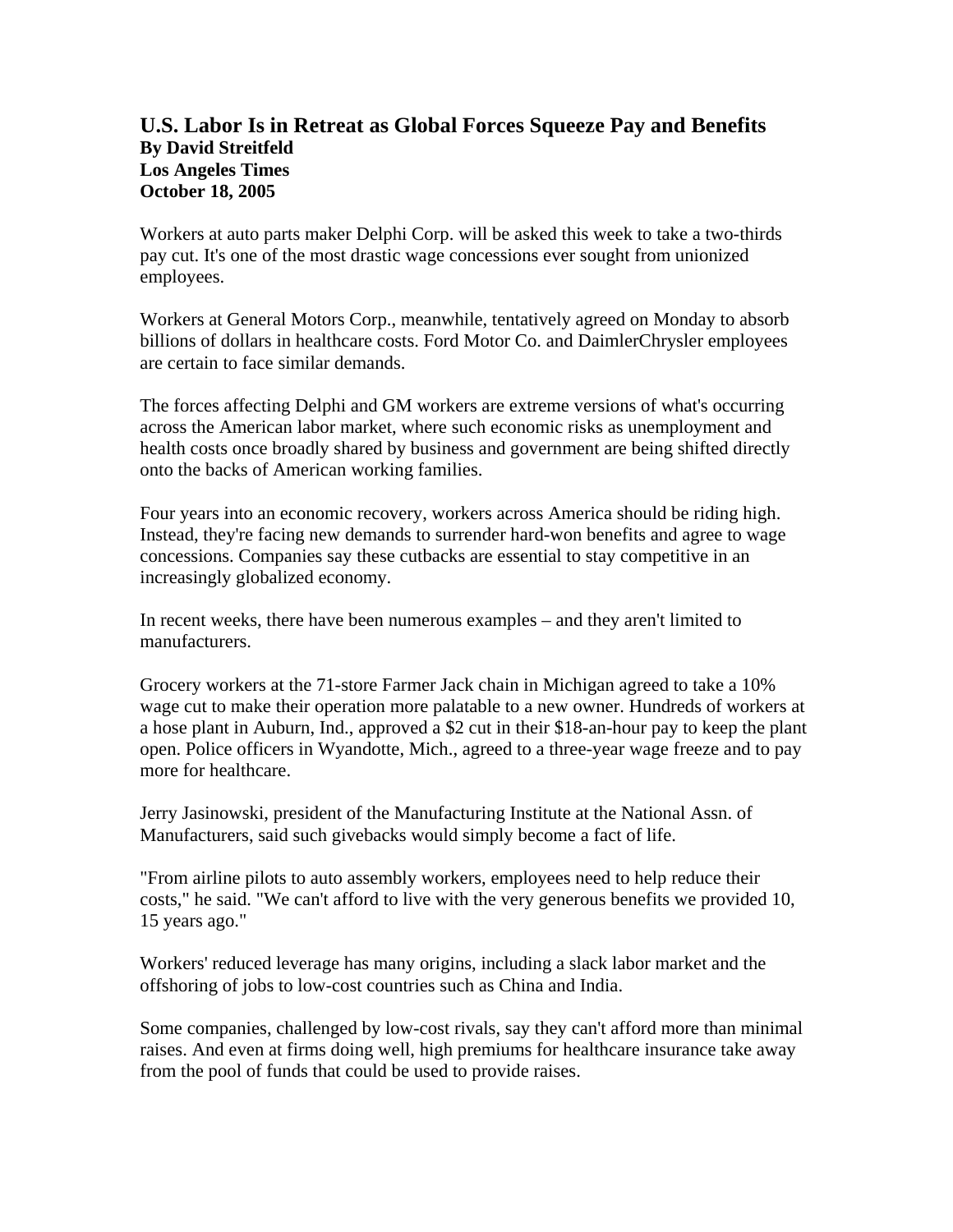Only 60% of businesses offer health insurance to their workers, down from 66% in 2003 and 69% in 2000, according to a new survey by the Kaiser Family Foundation and the Health Research and Educational Trust.

Companies also are asking workers to produce more for the same pay.

The result is that the cost of living has been outpacing wage increases for most workers all year. Driven by high energy costs, inflation rose twice as fast as wages in September, the government reported last week. The liberal Economic Policy Institute called it "the largest decline in real earnings in decades."

Wages that stand still or decline help to damp inflation. But that's small consolation for anyone contemplating a lighter wallet.

As old-line industries such as auto parts and airlines struggle to adapt to harsh circumstances, their workers are particularly vulnerable.

When the mechanics at Northwest Airlines Corp. went on strike nearly two months ago in an effort to forestall a 26% pay cut, the company promptly filled their jobs. The workers have an offer from the company that features the same pay cut and worse job security than the deal they rejected before the strike.

Prospects for the rank-and-file at Delphi, which filed for bankruptcy protection Oct. 8, are just as grim. Labor historians say they can't remember a moment during an economic recovery when so many at one company were asked to give back so much all at once.

The proposed givebacks are "extraordinary sacrifices," especially in light of Delphi's "disgusting" decision to sweeten retention packages for executives, United Auto Workers union officials said in statements.

Critics say that Delphi employees, who earn an average of \$27 an hour in addition to generous medical and retirement benefits, make too much to allow the company to compete. By contrast, workers at Delphi's profitable China operations earn about \$3 an hour.

"Companies cannot provide gold-plated healthcare benefits and open-ended pension commitments," said economist Peter Morici, a trade negotiator in the Clinton administration. The UAW, he said, "should have educated" its members long ago "and been realistic" in its demands.

The new Delphi contract will set a precedent for labor negotiations at GM, Ford and DaimlerChrysler. Ford also said Monday that it was in talks with its union about possible health benefit cuts.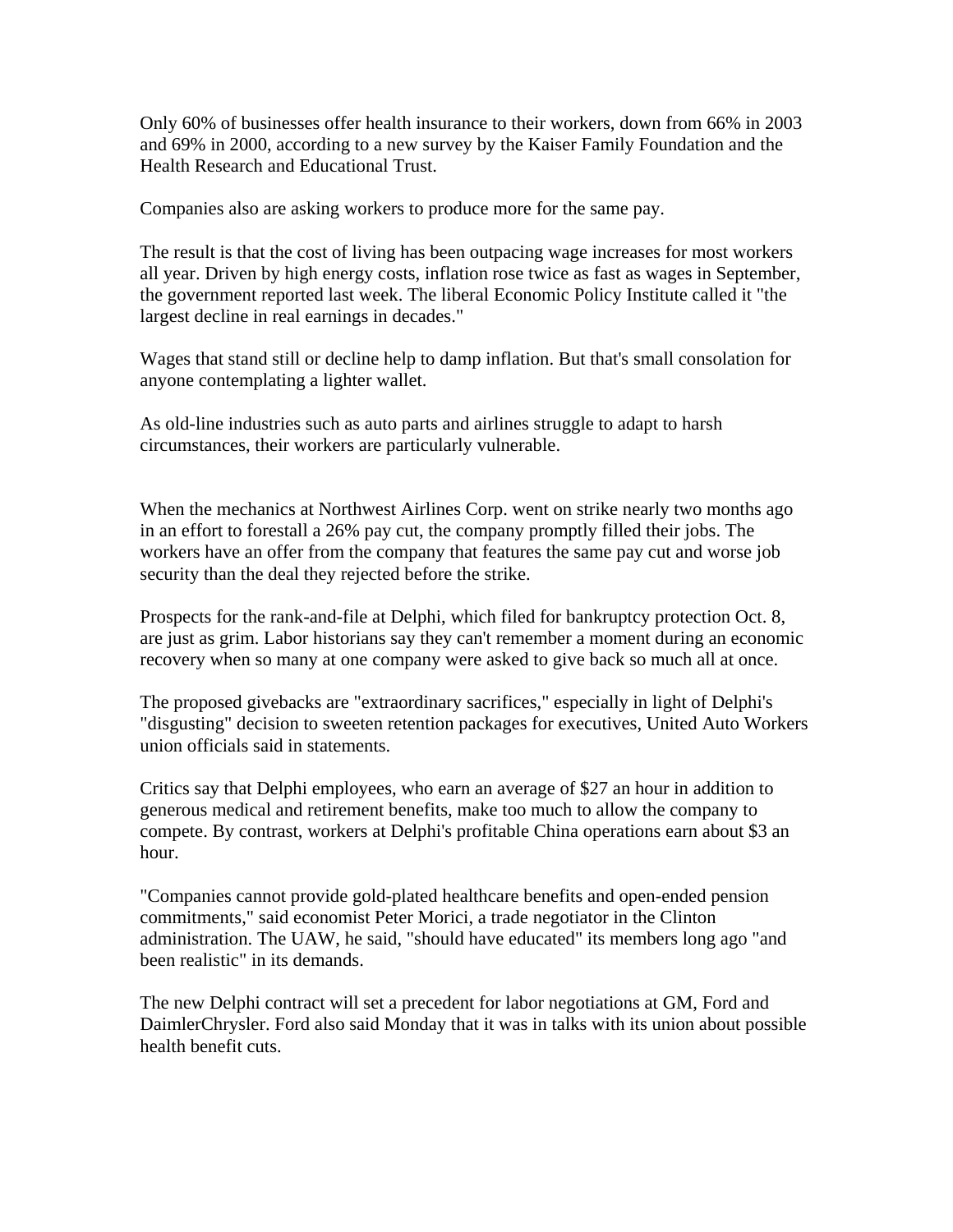The auto industry has been a weather vane for wage trends almost since it began. Henry Ford's 1914 announcement of the Five Dollar Day, doubling at once the pay packages of his 15,000 assembly line workers, inaugurated what the Detroit Free Press called a "new industrial era."

Then, factory workers were leading the way. Now they're seen as doomed.

"There's a widespread view that the old-line industries are just going to go away," said Steve Szakaly, an economist with the Center for Automotive Research. "In the global economy, we're all supposed to become service employees. And Delphi is as old-line as one could get."

Based in Troy, Mich., the company – spun off by General Motors in 1999 – is less of a dinosaur than it may appear. More than two-thirds of its 185,000 employees already work outside the United States. It's been closing and modernizing its U.S. plants. Its one California plant, in Anaheim, shut this year.

"As a world-class employer," the company proclaims on its website, "Delphi offers its full-time employees world-class benefits." In recent days, that proud statement has acquired another meaning: Delphi workers in the United States, management says, must earn something closer to what the rest of the world gets.

Vacations reportedly will be slashed from six weeks to four weeks. Healthcare premiums will be higher. The company's pension contributions will be lower. Paid holidays will shrink from 17 a year to as few as 10. And wages will fall sharply, to as low as \$10 or \$12 an hour. Those levels would make it unlikely that Delphi workers would be able to afford the cars they're helping to build.

Robert S. Miller, the restructuring specialist brought in this summer to run the company, said he didn't blame the workers for their unhappy predicament. He described the process as akin to a storm. "Globalization has swept over them," he said at a news conference.

It's a storm that has ravaged other American industries. "This is death by a thousand lashes, so it passes under the political radar," said economist Thomas Palley, a former assistant director of public policy at the AFL-CIO.

"It hit the apparel producers, then furniture, then textiles, then steel," Palley said. "It's moving up the value chain. I've gotten article proofs that were done in the Philippines. Radiologists in India now read charts for American hospitals. It's hit basic architectural work."

Globalization has many admirers and undeniable benefits. Every auto parts plant that Delphi sets up overseas improves the local standard of living. And in the U.S., globalization works to keep prices low, as domestic firms and importers compete to deliver the cheapest goods.